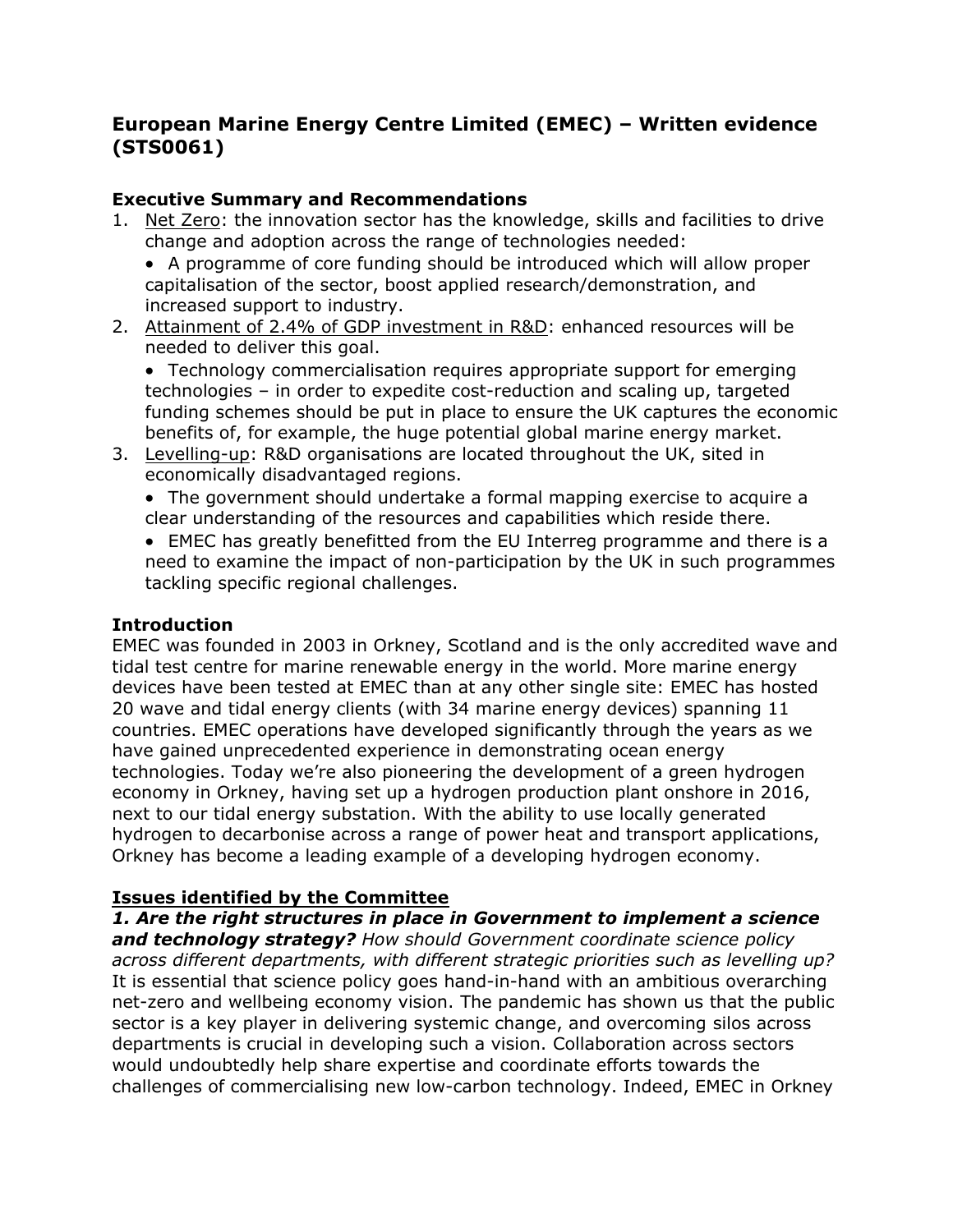represents a successful 'cluster' approach where the academic, private and public sectors work together to develop R&D.

EMEC presents a compelling case study. The following points from EMEC's socioeconomic impact study highlight the benefits of the organisation and low-carbon industries to regional and national economies:

- The UK government invested £10m as part of 5 phases of infrastructure development totalling £39m.
- An economic impact assessment of EMEC calculated a total GVA to the UK economy of £306m between 2003-2019, of which £108m GVA impact pertained to Orkney.
- EMEC's expertise has expanded into exporting consultancy with contracts in China, South Korea and the US, facilitating the development of a global export market.

Building on this Orkney has become a true hotspot for innovation, with natural resources and an island advantage as a 'living laboratory'. As such, there are plans afoot to create an Island Centre for Net Zero in Orkney as part of the Islands Deal to build on the pioneering low carbon projects and research infrastructure. Islands face unique challenges but also develop unique forward-thinking solutions, and Orkney is an example of this. Therefore, although we welcome the policy focus in the Levelling Up White Paper, the increasing investment towards R&D and the creation of an Islands Forum, we were disappointed in seeing little detail about them.

*What role could the National Science and Technology Council play?*

The National Science and Technology Council must help R&D turn in to practical applications wherever possible. This is not to belittle 'blue skies' research, but it is necessary to better direct exploitation in the UK of the results of R&D. Taking ideas at the higher Technology Readiness Levels (TRLs) and driving them through to TRL 9 and into the Commercialism Readiness Levels is an important role.

### *Are the right levers and mechanisms in place for the delivery of a science and technology strategy?*

The levers seem to be there, but it is not always clear that they are connected to the mechanisms of Government. Generally, Treasury seem to have a disproportionate influence over the connectivity, and it seems that there is a lack of vision of the need to invest in R&D - particularly the 'D'.

 *Who should be accountable for the delivery of a science and technology strategy?* EMEC would argue that the delivery of the Strategy should be 'owned' by BEIS. Whilst pure academic activity is of interest, it is imperative that the practical application of R&D should be the ultimate goal.

# *2. Is the UK realising the potential of its research investment?*

EMEC provides state-of-the-art testing facilities for tidal stream and wave technologies. The sector stands ready to deliver the decarbonisation of our energy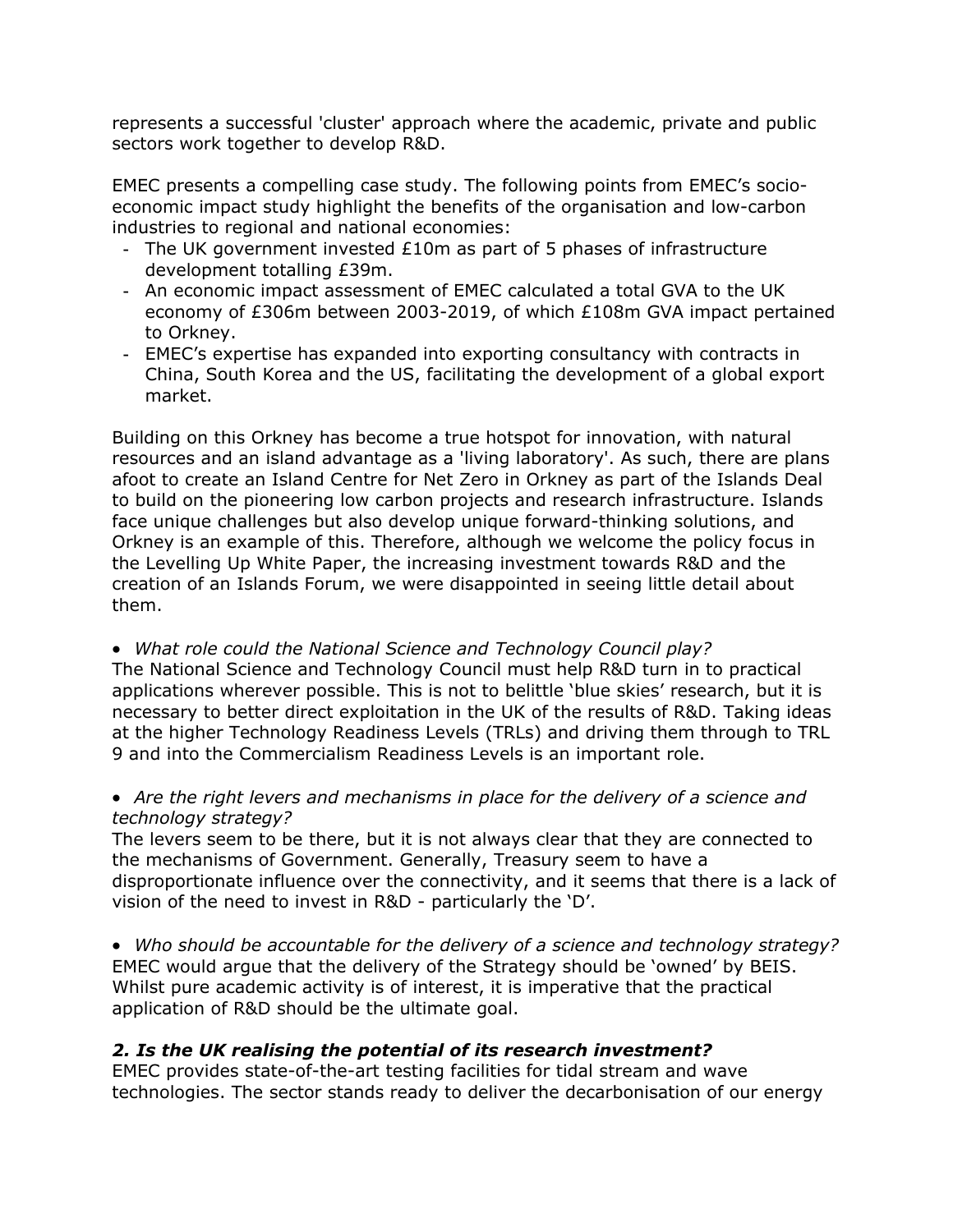system by developing and deploying projects around the coasts of the British Isles. The UK leads the world in marine energy as a result of our innovative UK tidal and wave companies, our well-developed project portfolio, and our excellent indigenous resources.

The most recent installation at EMEC has been Orbital Marine Power's O2 2MW tidal turbine. This machine was conceived in Orkney, designed in Orkney and Edinburgh, built in Orkney and Dundee (in a yard that last launched a ship 40 years ago), with blades from the Solent, anchors from Wales, using Scottish steel. The project used UK flagged vessels to install the device and overall the project has more than 80% UK content. It is delivering fully green electricity into the UK grid from UK territorial waters using principally indigenous businesses.

The O2 is a prime example of the way in which the UK marine energy sector can directly support the UK's decarbonisation drive, contributing to energy security with innovative and world-beating technology, while also creating jobs across the Union. In that regard, the marine energy sector coupled with electrolytic green hydrogen (essential as a storage option) can help 'level-up' regions of the UK, including postindustrial or maritime-focused areas like remote islands. Moreover, the marine energy industry has the potential to deliver the UK £25bn of a £76bn global market by 2050.

Nonetheless governments have, to date, failed to effectively support the marine energy sector, and are at risk of losing the country's competitive advantage, given that other countries are heavily committing to ocean energy. For instance, whilst we welcome the ring-fenced allocation for tidal energy in round 4 of the Contracts for Difference scheme this must be seen as the next stage in support. In order to facilitate continued R&D and to expedite cost-reduction and scaling up, targeted funding schemes should be put in place to ensure the UK captures the economic benefits of the huge potential global marine energy market.

By undertaking more R&D in the UK, the likelihood is that high value commercial opportunities will 'stick' in the UK. Such commercial opportunities will utilise skilled people and access their knowledge, benefitting places across the regions of the UK, including economically disadvantaged regions, and securing vast export markets.

Beyond ocean energy, strong and explicit commitment is needed in the UK Government's decarbonisation R&D plans for *green* hydrogen, and its use in the decarbonisation of maritime transport and aviation, coupled with appropriate targets and revenue support as advised by the industry. The government could support test and demonstration programmes to de-risk the transformation of these vehicles into clean energy users, an idea which we strongly welcome engagement on, given our experience with the [HyDIME](http://www.emec.org.uk/projects/hydrogen-projects/hydime/) and [HIMET](https://www.emec.org.uk/projects/hydrogen-projects/himet/) maritime projects and the [SATE](https://www.emec.org.uk/projects/energy-systems-projects/sate/) and [HyFlyer](https://www.emec.org.uk/projects/hydrogen-projects/hyflyer/) aviation projects.

EMEC has experienced a range of examples of bureaucratic impediments to marine energy, such as the need to secure Section 36 consent for electricity generating devices above 49MW on land, but 1MW at sea (it is not clear why this threshold is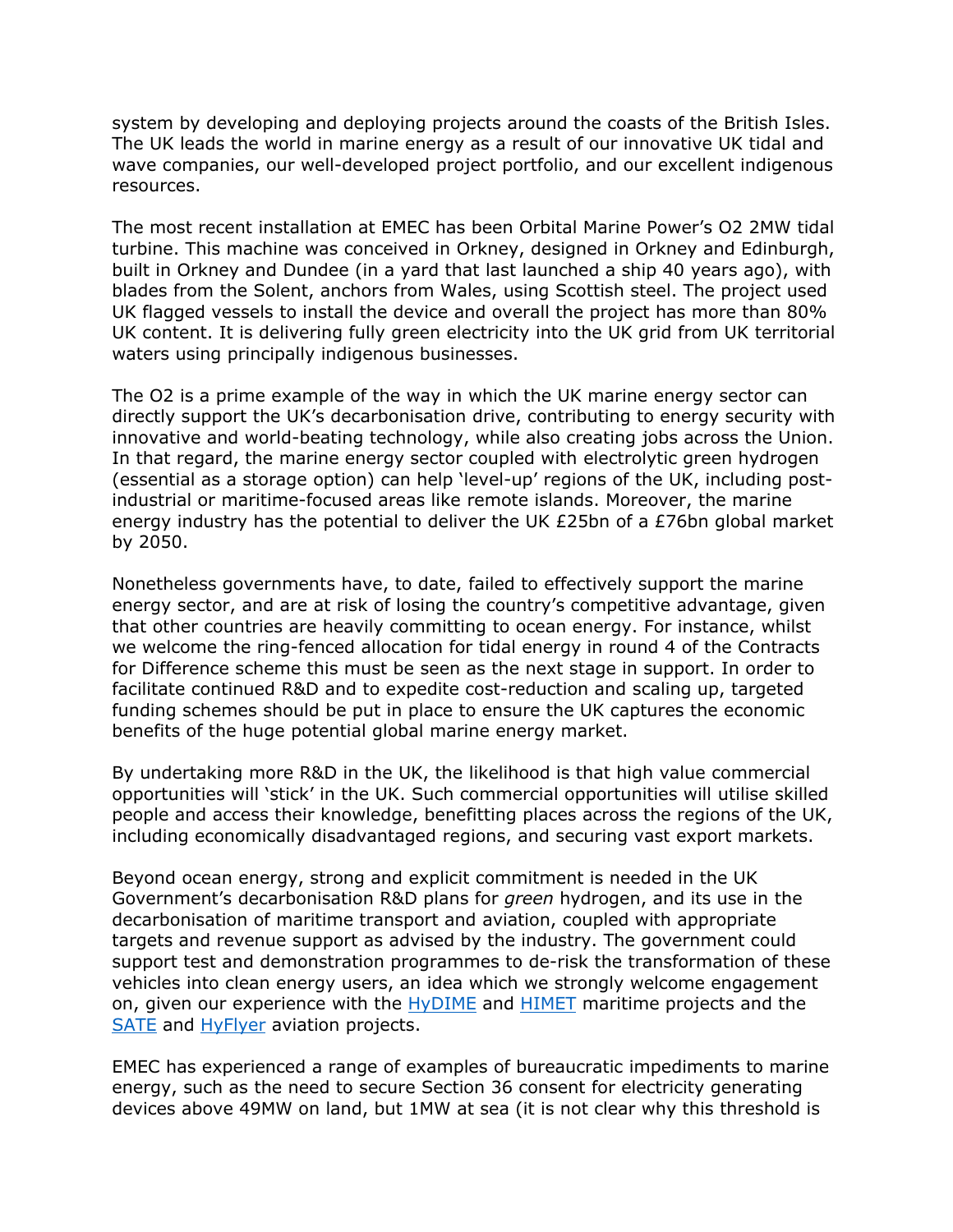different and what it offers). Decommissioning consent applications are also tortuous and disproportionate when compared with other equipment at sea. Our experience in the hydrogen sector thus far has also presented a range of regulatory barriers to decarbonising maritime applications for example. New initiatives such as ARIA will inevitably see new ways of working. However, it is also important that it learns from existing experience and ensures it does not reconstruct processes that are flawed. EMEC would be happy to provide more specific examples.

### *How can the Government better incentivise and support interdisciplinary research and innovation?*

The active inclusion of a requirement to communicate learning to the wider technical community as a condition of grant would be a useful addition to incentivise interdisciplinary research. Such activities need to be 100% funded and sit outside present intervention rate limits.

 *Does the Government's strategic direction and the current allocation of research funding align with the UK's scientific and economic strengths?*

Technology commercialisation is a chain of activities. It starts with innovation and research and progresses through R&D into deployment, demonstration and finally product development. The UK tends to lose interest around the deployment point and is terrible at supporting demonstration and productisation. EMEC can provide extensive examples of the value of demonstration projects to commercialising R&D - only when something is subject to sea trials do we really understand how well it works. We are testing installability, survivability, operability, availability, maintainability, scalability and all through a lens of cost reduction.

The Marine Energy sector presents a perfect case study, where early-stage technology development has been grant-funded, but a lack of appropriate market incentives has led to many companies finding themselves stuck in the chasm between invention and application, as described by the Prime Minister<sup>1</sup>.

The current model of public support is focused on university research.  $\sim$ 85% of government funding is spent via the Research Councils and Research England (and its Devolved Administration counterparts), with  $\sim$ 15% funding assigned for applied research and development. AIRTO has called for redress of the imbalance (More D!<sup>2</sup> ) and there are indications from government that this is recognised (Innovation Strategy<sup>3</sup>). The increases in government's current investment strategy provide an opportunity to rebalance this.

For commercialisation, much of the finance required can come from the private sector, but the risks and uncertainties associated with proving novel technologies

3

<sup>1</sup> <https://www.conservatives.com/news/2020/boris-johnson-unveils-a-new-deal-for-britain>

<sup>2</sup> [https://www.airto.co.uk/wp-content/uploads/2020/03/AIRTO-More-D-Position-Statement-31-MARCH-2020](https://www.airto.co.uk/wp-content/uploads/2020/03/AIRTO-More-D-Position-Statement-31-MARCH-2020-web.pdf) [web.pdf](https://www.airto.co.uk/wp-content/uploads/2020/03/AIRTO-More-D-Position-Statement-31-MARCH-2020-web.pdf)

[https://assets.publishing.service.gov.uk/government/uploads/system/uploads/attachment\\_data/file/1009577/uk](https://assets.publishing.service.gov.uk/government/uploads/system/uploads/attachment_data/file/1009577/uk-innovation-strategy.pdf)[innovation-strategy.pdf](https://assets.publishing.service.gov.uk/government/uploads/system/uploads/attachment_data/file/1009577/uk-innovation-strategy.pdf)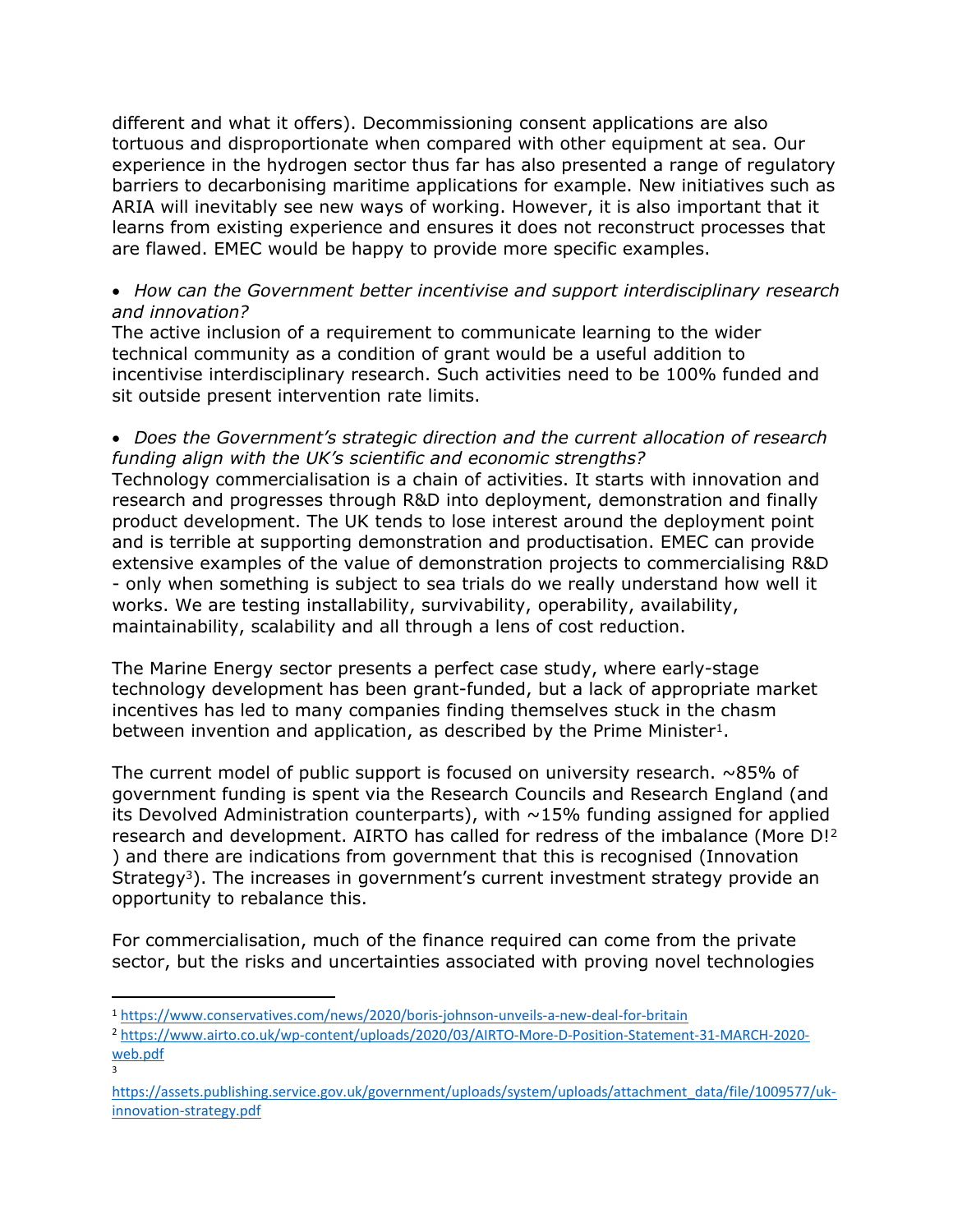will hold this back. The public sector has thus an essential role. Boosting demonstration activities in the UK will increase the likelihood of innovation being translated into commercial success from work undertaken in the UK.

The IRT sector has the knowledge, skills and facilities to deliver innovation necessary to drive change and adoption across the range of technologies needed. A programme of core funding across the IRT sector should be introduced which will allow proper capitalisation of the sector, boost generic applied research, and the delivery of increased support to industry.

#### *3. What more should be done to encourage private-sector investment in research and development in the UK? What policies could incentivise private sector research spending in the UK?*

The most important underpinning factor is that of the level of confidence created. Innovators need to know that there is to be a potential market for the invention. The supply chain needs to know that it is worthwhile tooling up to support the innovation. The investors need to know it is worth putting money into support innovation. None of this will happen if government flip-flops on policy. The recent announcement by the Prime Minister of support for tidal energy was welcomed and vital. It replaced the missing support that was removed by earlier changes of policy. However, if that support become faint-hearted then investment made will be wasted. Constancy enables innovation.

#### *What more could be done to incentivise collaborations between academics and industry? Are there barriers preventing this collaboration that could be removed? What can be learnt from local innovation ecosystems, such as the Cambridge Science Park?*

In terms of local innovations systems Orkney would offer an alternate model. The organic nature of the growth of an innovation culture has been driven in part by dynamic and evangelical individuals operating at the edge of technical knowledge, but with the active involvement of the community. EMEC would be happy to elaborate on this further.

### *What stage of the pipeline, from innovation to industry, is presenting the most significant problems for commercialising discoveries in the UK?*

The main risk in commercialising discoveries is the inconsistent and erratic plans to fund innovation, the fragility and paucity of the funding regimes and the eagerness of government to withdraw funding as soon as it feels it can. The problem is that Government's judgement is skewed by Treasury's need to reduce expenditure and this results in the premature removal of support. This hampers R&D and it is extremely inefficient at delivering systematic change.

 *What contribution should public procurement make to achieving the aims of the science and technology strategy?*

Government often fails to notice its procurement power. Government could use its energy needs to drive innovation in the electricity sector by procuring innovation,